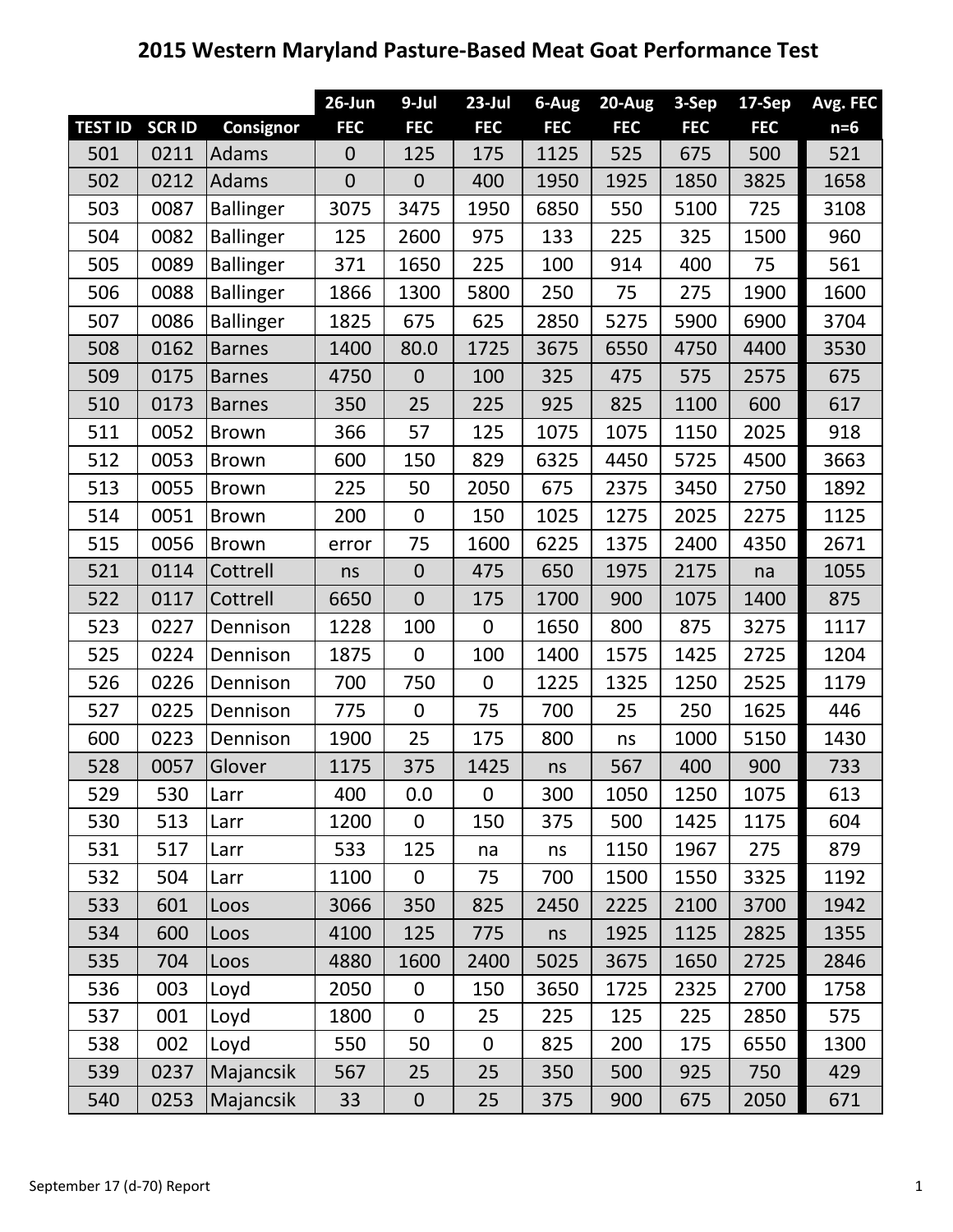## **26-Jun 9-Jul 23-Jul 6-Aug 20-Aug 3-Sep 17-Sep Avg. FEC TEST ID SCR ID Consignor FEC FEC FEC FEC FEC FEC FEC n=6** 0222 Majancsik 7175 25 50 1425 4025 4525 10425 3413 542 | 0211 | Majancsik | 2350 | 100 | 75 | 550 | 475 | 925 | 1500 | 604 543 | R126 |Maynard | ns | na | 275 | 200 | 375 | ns | 675 | 381 544 R020 Maynard 3625 75 225 950 1575 ns 2300 1025 3953 Murphy 1040 50 300 5600 4800 5725 6875 3892 3944 Murphy 50 125 125 1750 2325 2200 2725 1542 3847 Murphy 1400 200 725 3225 2225 2650 3475 2083 3737 Murphy 2275 250 1250 1225 2875 5925 5800 2888 3938 Murphy 950 0 175 1000 500 100 1325 517 1520 Nelson 5666 0 100 300 1200 350 750 450 552 | 1513 |Nelson | 10025 | 0 | na | ns | 100 | 575 | 3700 | 1094 1515 Nelson 4633 75 375 750 900 950 na 610 1507 Nelson 11900 0 125 250 733 650 2050 635 1518 Nelson 2367 0 350 125 75 450 1175 363 556 | 1503 |Peters | ns | na | 100 | 475 | 775 | 475 | 825 | 530 1505 Peters 400 0 250 150 150 125 150 138 1507 Peters 367 0 200 1500 400 1100 1700 817 1517 Peters 1200 0 175 1175 2500 1950 7625 2238 1509 Peters 1233 25 50 1675 2325 2950 2600 1604 1501 Pinneo 5320 1750 325 4750 10525 6850 2725 4488 1503 Pinneo 5366 425 625 3200 2000 2725 4200 2196 1515 Pinneo 8033 600 850 2400 1275 1525 2000 1442 1567 Pinneo 5760 280 750 1067 1350 1075 1575 1016 0001 Purich 267 0 525 2000 4650 7825 12675 4613 0005 Purich 125 0 1150 2050 2125 2425 2525 1713 0002 Purich 50 0 1200 3300 1875 675 800 1308 413 Pursel 0 0 0 25 75 400 2875 563 0085 Reece 1300 500 825 1200 1900 2075 2825 1554 571 | 0088 |Reece | 2425 | 4675 | 4500 | 9225 | 6150 | 6300 | 10575 | 6904 0087 Reece 75 0 75 150 650 600 1350 471 572 | 0009 |Slavens | 2320 | 320 | 125 | 11350 | 12475 | 4850 | 475 | 4933 598 | 0005 |Slavens | 3550 | 150 | 325 | 525 | ns | 650 | 1275 | 585 574 | 0108 |Smith | 1000 | 275 | 575 | 4800 | 3400 | 3075 | 2925 | 2508 0110 Smith ns 0 150 250 400 475 2900 696 0111 Smith ns 100 300 800 1150 200 2175 788

## **2015 Western Maryland Pasture-Based Meat Goat Performance Test**